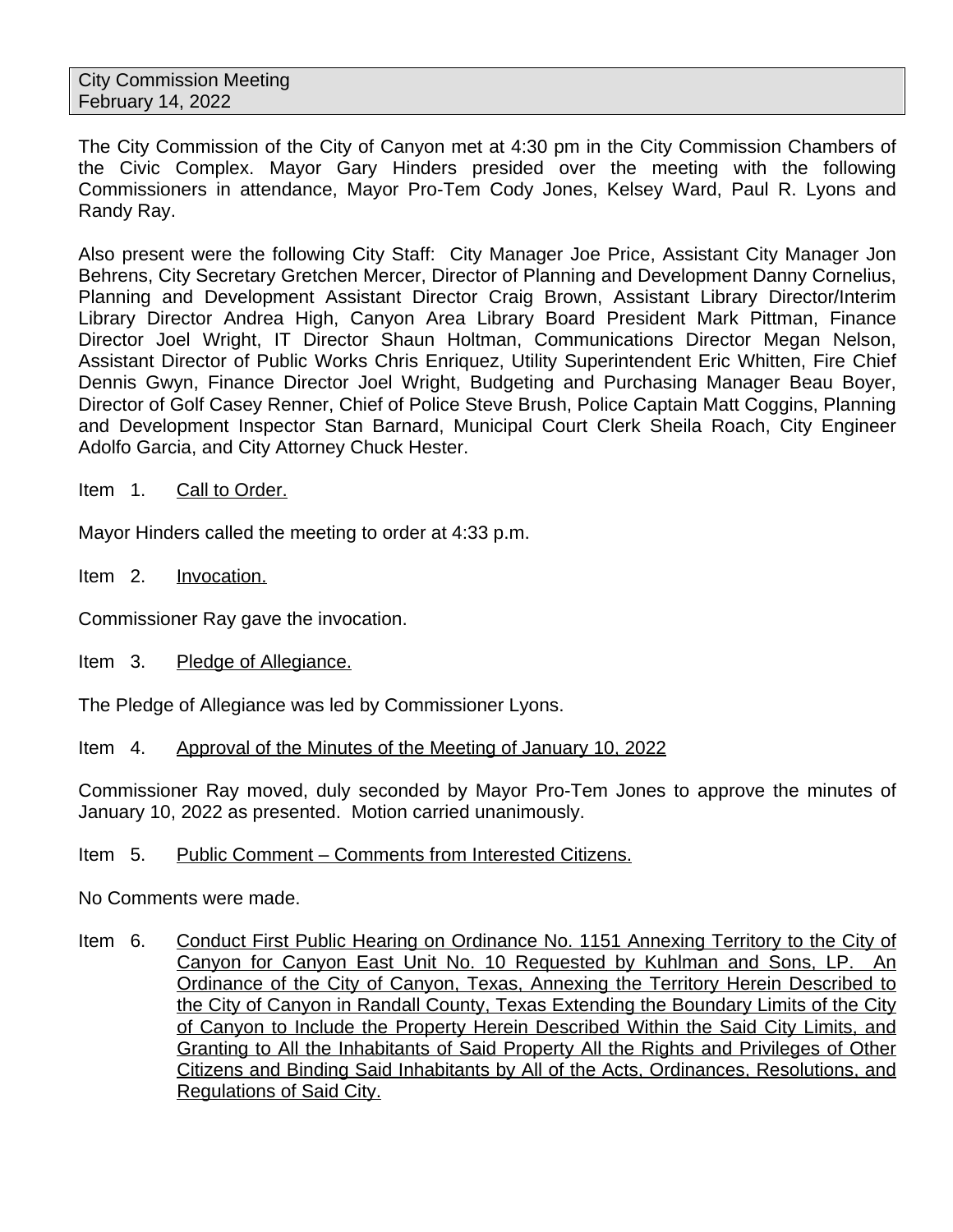City Commission Meeting February 14, 2022 Page 2 of 7

Planning and Development Director Danny Cornelius presented Ordinance No. 1151 for the first of two required public hearings. Mr. Cornelius said the voluntary annexation of property adjacent to Canyon East subdivision had been requested by Kuhlman and Sons, LP. Mr. Cornelius stated the City Commission adopted the annexation calendar that included both required public hearings to be held during today's meeting in order to be able to approve the annexation at the March 7, 2022 meeting. Mr. Cornelius said Texas Municipal League legal services had deemed this process acceptable. Mr. Cornelius stated Canyon East Unit 10 would have approximately 20 half acre lots with curb and gutter.

Mayor Hinders opened the public hearing. There being no comment, Mayor Hinders closed the public hearing.

First reading only, no action required.

## ORDINANCE NO. 1151 ANNEXING TERRITORY TO THE CITY OF CANYON KUHLMAN AND SONS, LP.

AN ORDINANCE OF THE CITY OF CANYON, TEXAS, ANNEXING THE TERRITORY HEREIN DESCRIBED TO THE CITY OF CANYON IN RANDALL COUNTY, TEXAS, EXTENDING THE BOUNDARY LIMITS OF THE CITY OF CANYON TO INCLUDE THE PROPERTY HEREIN DESCRIBED WITHIN THE SAID CITY LIMITS, AND GRANTING TO ALL THE INHABITANTS OF SAID PROPERTY ALL THE RIGHTS AND PRIVILEGES OF OTHER CITIZENS AND BINDING SAID INHABITANTS BY ALL OF THE ACTS, ORDINANCES, RESOLUTIONS, AND REGULATIONS OF SAID CITY.

Item 7. Conduct Second Public Hearing on Ordinance No. 1151 Annexing Territory to the City of Canyon for Canyon East Unit No. 10 Requested by Kuhlman and Sons, LP. An Ordinance of the City of Canyon, Texas, Annexing the Territory Herein Described to the City of Canyon in Randall County, Texas Extending the Boundary Limits of the City of Canyon to Include the Property Herein Described Within the Said City Limits, and Granting to All the Inhabitants of Said Property All the Rights and Privileges of Other Citizens and Binding Said Inhabitants by All of the Acts, Ordinances, Resolutions, and Regulations of Said City.

Planning and Development Director Danny Cornelius presented Ordinance No. 1151 for the second of two required public hearings for annexation as requested by Kuhlman and Sons, LP, owners of Canyon East subdivision.

Mayor Hinders opened the public hearing. There being no comment, Mayor Hinders closed the public hearing.

First reading only, no action required.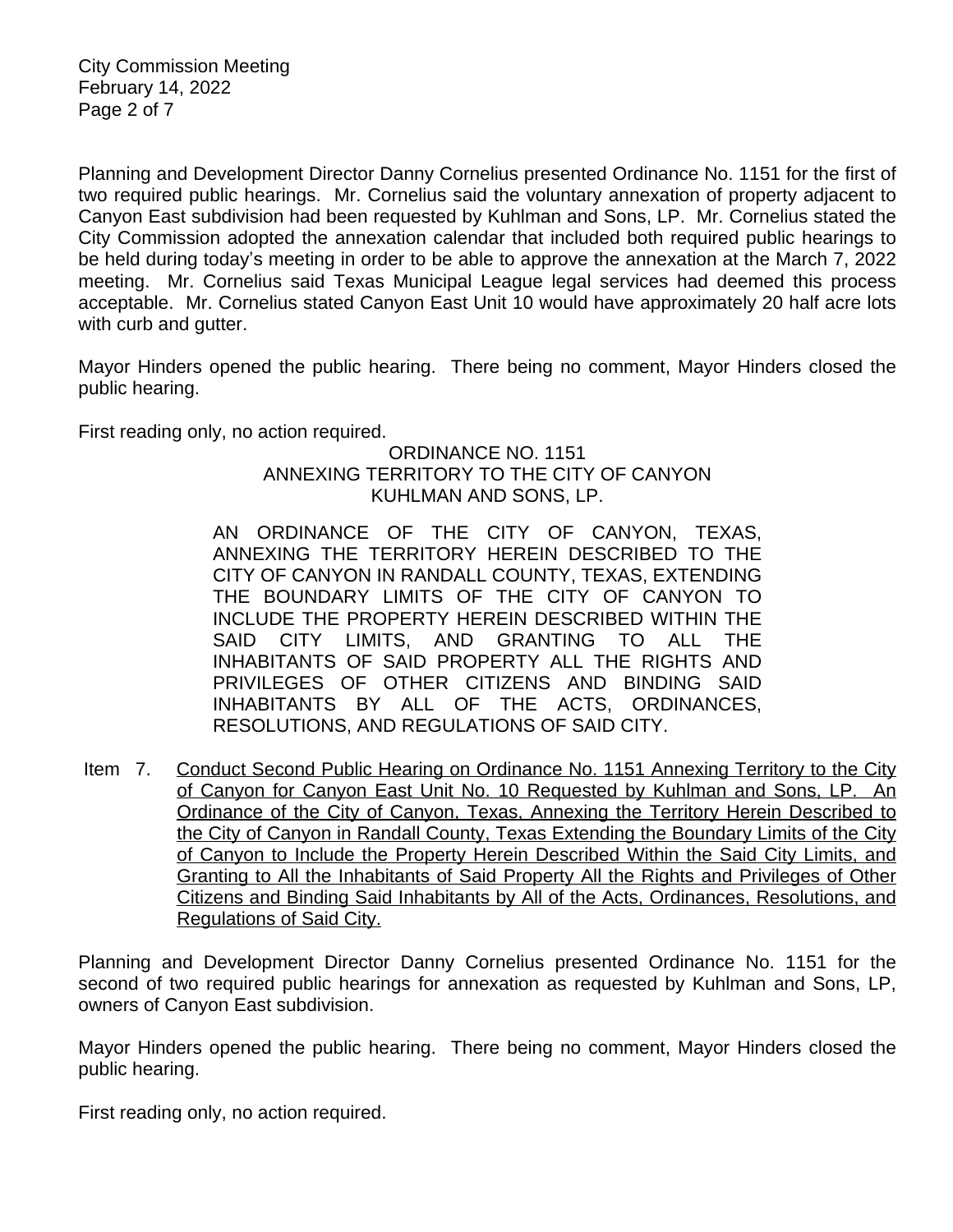## ORDINANCE NO. 1151 ANNEXING TERRITORY TO THE CITY OF CANYON KUHLMAN AND SONS, LP.

AN ORDINANCE OF THE CITY OF CANYON, TEXAS, ANNEXING THE TERRITORY HEREIN DESCRIBED TO THE CITY OF CANYON IN RANDALL COUNTY, TEXAS, EXTENDING THE BOUNDARY LIMITS OF THE CITY OF CANYON TO INCLUDE THE PROPERTY HEREIN DESCRIBED WITHIN THE SAID CITY LIMITS, AND GRANTING TO ALL THE INHABITANTS OF SAID PROPERTY ALL THE RIGHTS AND PRIVILEGES OF OTHER CITIZENS AND BINDING SAID INHABITANTS BY ALL OF THE ACTS, ORDINANCES, RESOLUTIONS, AND REGULATIONS OF SAID CITY.

Item 8. Canyon Area Library Annual Report.

Interim Library Director Andrea High presented an update for the Canyon Area Library. Commissioners commended Ms. High for stepping up as interim and to all the Library staff for their hard work and dedication to the community. The commission praised the Library on being the recipients of the TMLDA Achievement of Excellence in Libraries Award for 2021.

No action required, presentation only.

Item 9. Consider and Take Appropriate Action on the Canyon Police Department 2021 Annual Report and 2021Racial Profiling Report.

Chief of Police Steve Brush presented the Canyon Police Department 2021 Annual Report and 2021 Racial Profiling Report in accordance with City Ordinance 70.58.

After discussion, Mayor Pro-Tem Jones moved, duly seconded by Commissioner Ray to approve the Annual Report and Racial Profiling Report for 2021 as presented. Motion carried unanimously.

Commissioners commended the Police Department on doing a great job for the citizens of Canyon.

Item 10. Consider and Take Appropriate Action Resolution No. 02-2022, A Resolution of the City Commission of the City of Canyon, Randall County, Texas, Authorizing the Submission and Acceptance of a Grant Application to the Office of the Governor for the DJ Edward Byrne Memorial Justice Assistance Grant Program for the Purchase of Crash Data Retrieval Hardware and Software for the City of Canyon Police Department; and Authorizing the Chief of Police to Represent the City in All Matters Pertaining to the Application.

Chief of Police Steve Brush presented Resolution No. 02-2022 for consideration. Chief Brush stated the Canyon Police Department planned to submit, accept and administer an Edward Byrne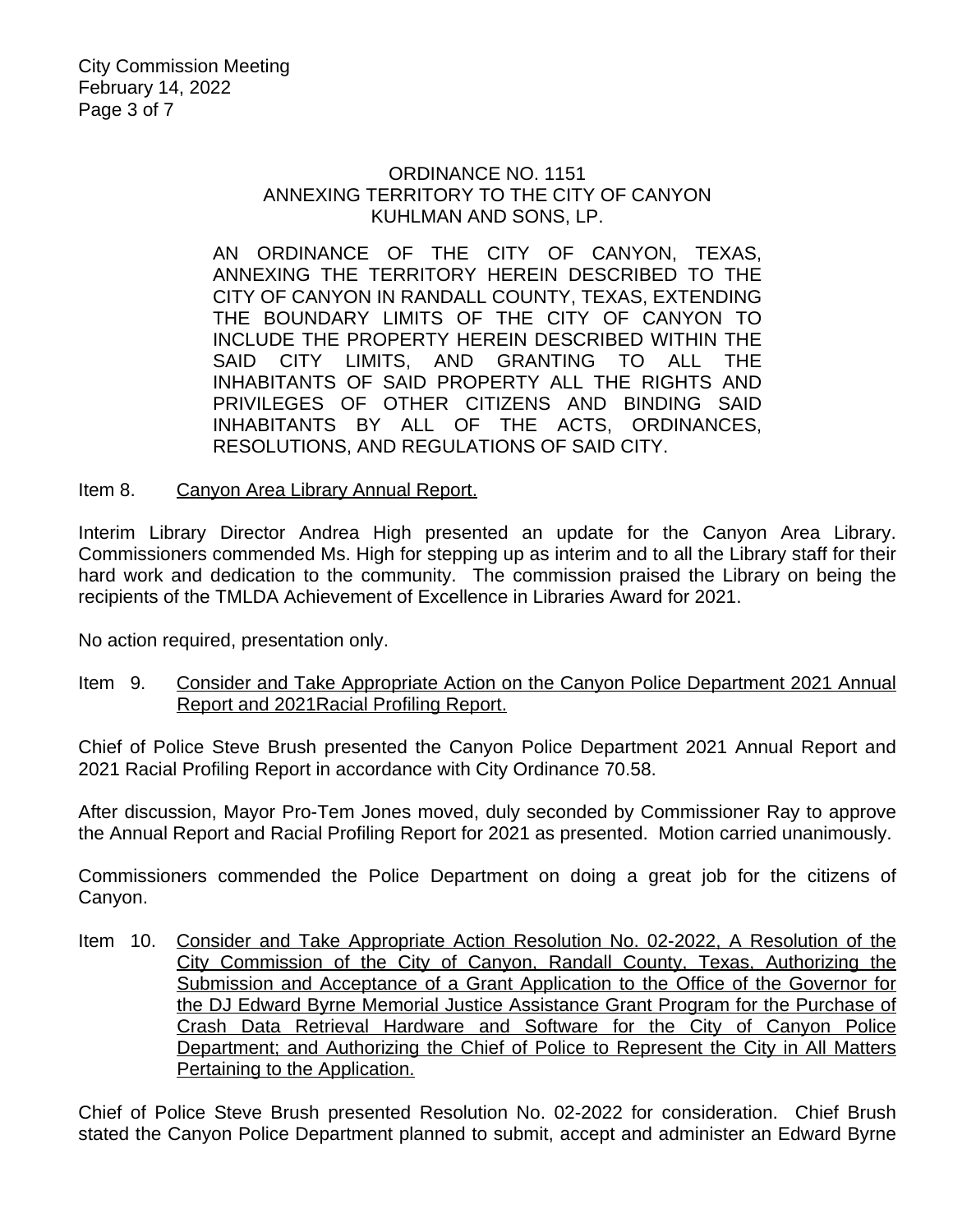City Commission Meeting February 14, 2022 Page 4 of 7

Memorial Justice Assistance grant available through the Panhandle Regional Planning Commission for FY 2023. Chief Brush said the grant will be written for the purchase of hardware and software to aid in the investigation of crashes involving a fatality and/or serious bodily injury. Chief Brush stated the total cost of the project is \$36,175.00 with a required fifty percent match by the City of Canyon totaling \$18,088.00.

After discussion, Mayor Pro-Tem Jones moved, duly seconded by Commissioner Ward to adopt Resolution No. 02-2022 authorizing the submission, acceptance and administration of the Edward Byrne Memorial Justice Assistance Grant for the purchase of crash data retrieval hardware and software. Motion carried unanimously.

#### RESOLUTION NO. 02-2022

A RESOLUTION OF THE CITY COMMISSION OF THE CITY OF CANYON, RANDALL COUNTY, TEXAS, AUTHORIZING THE SUBMISSION AND ACCEPTANCE OF A GRANT APPLICATION TO THE OFFICE OF THE GOVERNOR FOR THE DJ EDWARD BYRNE MEMORIAL JUSTICE ASSISTANCE GRANT PROGRAM FOR THE PURCHASE OF CRASH DATA RETRIEVAL HARDWARE AND SOFTWARE FOR THE CITY OF CANYON POLICE DEPARTMENT; AND AUTHORIZING THE CHIEF OF POLICE TO REPRESENT THE CITY IN ALL MATTERS PERTAINING TO THIS APPLICATION.

Item 11. Consider and Take Appropriate Action on Resolution No. 03-2022, A Resolution of the City Commission of the City of Canyon, Randall County, Texas, Authorizing the Submission and Acceptance of a Grant Application to the Office of the Governor for the DJ Edward Byrne Memorial Justice Assistance Grant Program for the Purchase of Hardware, Software and Court Enhancements for the City of Canyon Municipal Court; and Authorizing the Court Clerk of Canyon Municipal Court to Represent the City in All Matters Pertaining to the Application.

Municipal Court Clerk Sheila Roach presented Resolution No. 03-2022 for consideration. Ms. Roach stated Municipal Court was requesting authorization to submit, accept and administer a Governor DJ Edward Byrne Memorial Judicial Assistance Grant through the Lexipol Grant Services for FY 2023. Ms. Roach said the intent of the grant would be to fund the purchase of hardware and software to aid officers in ticket writing, crash scenes, impound reports, and all other basic patrol activities. Ms. Roach said the program would be used to download information from handheld ticket writers directly into the Courts Incode software, alert officers of potential concerns when arriving at the scene and eliminate the gap between Court and the Police Department. Ms. Roach said the total cost of the project is \$305,933.00 and there is no required match for the City of Canyon.

After discussion, Commissioner Ward moved, duly seconded by Mayor Pro-Tem Jones to adopt Resolution No. 03-2022 authorizing the submission, acceptance and administration of the Edward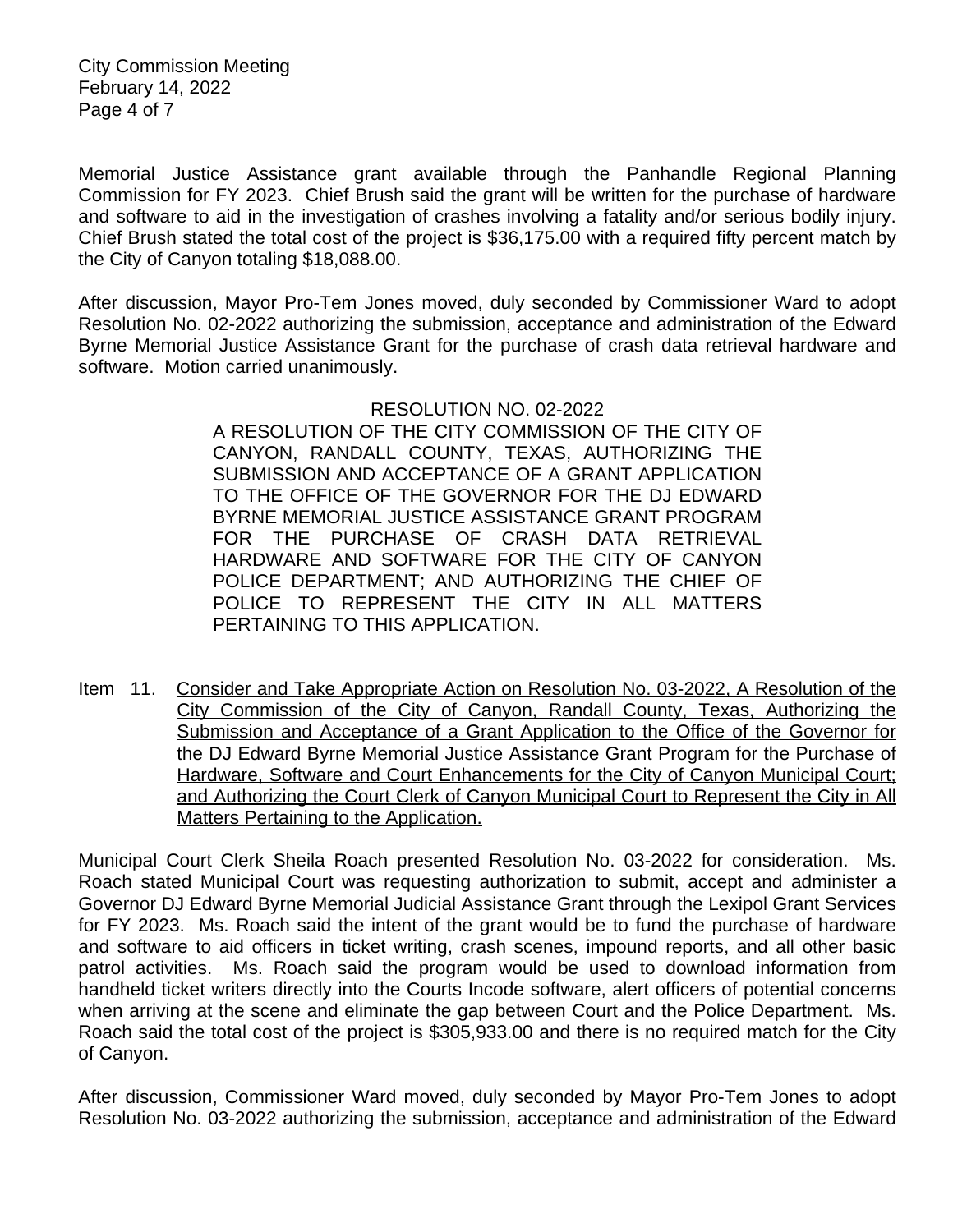City Commission Meeting February 14, 2022 Page 5 of 7

Byrne Memorial Justice Assistance Grant for the purchase of hardware, software and Court enhancements for Canyon Municipal Court. Motion carried unanimously.

## RESOLUTION NO. 03-2022

A RESOLUTION OF THE CITY COMMISSION OF THE CITY OF CANYON, RANDALL COUNTY, TEXAS, AUTHORIZING THE SUBMISSION AND ACCEPTANCE OF A GRANT APPLICATION TO THE OFFICE OF THE GOVERNOR FOR THE DJ EDWARD BYRNE MEMORIAL JUSTICE ASSISTANCE GRANT PROGRAM FOR THE PURCHASE OF HARDWARE, SOFTWARE AND COURT ENHANCEMENTS FOR THE CANYON MUNICIPAL COURT; AND AUTHORIZING THE COURT CLERK OF CANYON MUNICIPAL COURT TO REPRESENT THE CITY IN ALL MATTERS PERTAINING TO THIS APPLICATION.

Item 12. Consider and Take Appropriate Action on Final Version of City of Canyon Strategic Plan from Lyle Sumek.

Assistant City Manager Jon Behrens presented the final documents completing the City of Canyon Strategic Plan. Mr. Behrens said the process of reviewing the accomplishments, goals and needs of City Staff, and giving the Commissioners the opportunity to prioritize the needs and goals for the future vision of Canyon produced a working document aligning the short and long-term goals for Canyon. Mr. Behrens stated Lyle Sumek provided a very efficient and effective process and provided multiple opportunities for input from the Commission and staff.

After discussion, Commissioner Ray moved, duly seconded by Commissioner Ward to adopt the Canyon Strategic Plan and all associated documents as presented. Motion carried unanimously.

## Item 13. Consider and Take Appropriate Action on City of Canyon Capital Improvement Program.

City Manager Joe Price presented the City of Canyon Capital Improvement Program commending staff for their dedicated work on the program creating a list of needed city projects. Mr. Price stated the goal of a Capital Improvement Plan is to effectively spend capital dollars with as much data and information as possible and to choose projects based on that data.

After discussion, Mayor Hinders moved, duly seconded by Mayor Pro-Tem Jones to adopt the listing of projects for the Canyon Capital Improvement Program as presented. Motion carried unanimously.

Item 14. Consider and Take Appropriate Action on Ordinance No. 1152, an Ordinance of the City Commission of the City of Canyon, Texas, Amending the City's Budget for the Fiscal Year Beginning October 1, 2020 and Ending September 30, 2021 as Adopted by Ordinance No. 1128; Providing for an Increase of Expected Revenues, Expenditures, and Transfer of Certain Funds; Providing that Prior Parts of Ordinance No. 1128 Inconsistent with or in Conflict with any of the Provisions of This Ordinance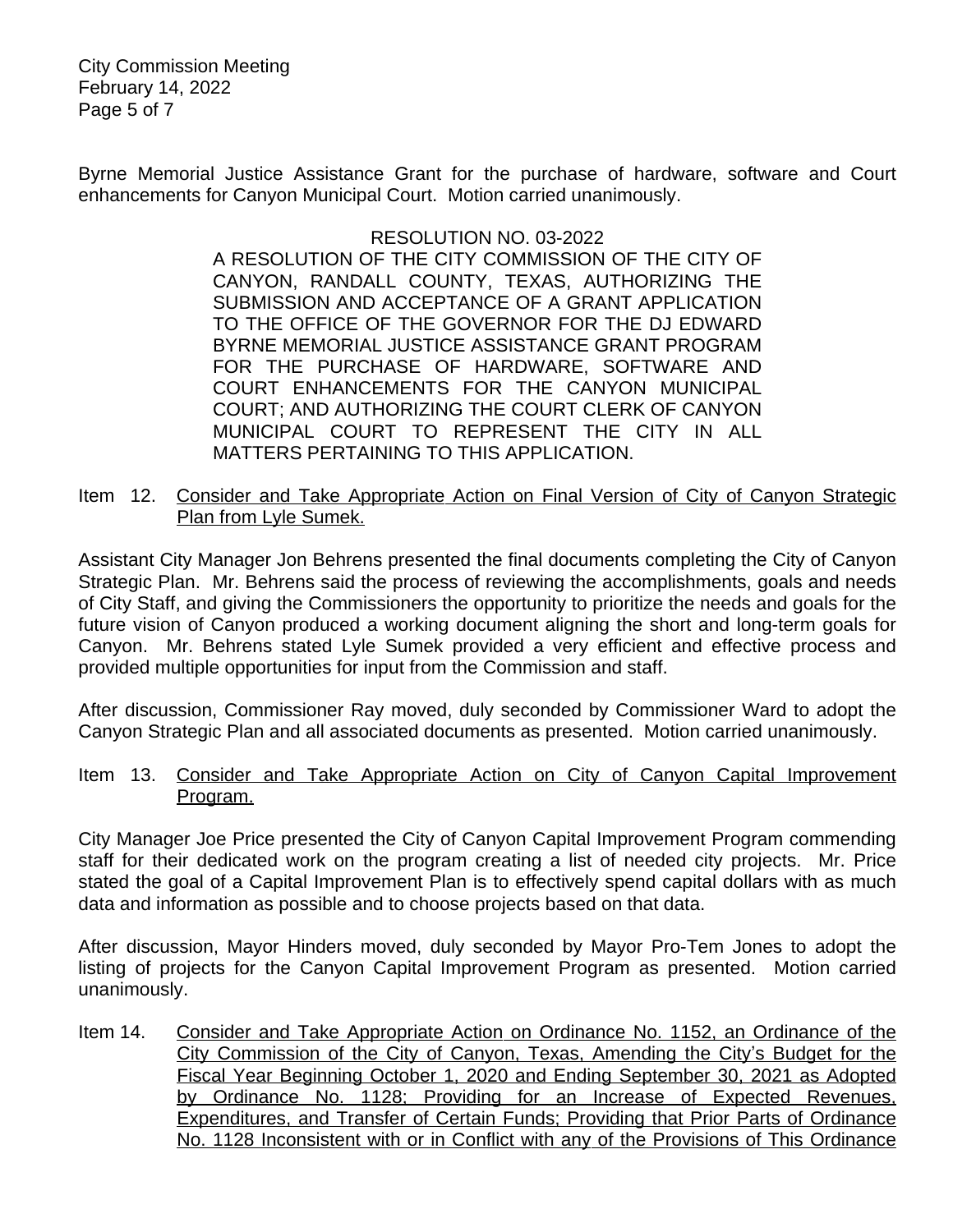# are Hereby Expressly Repealed to the Extent of Any Such Inconsistency or Conflict; Providing for Severability; and Providing for an Effective Date.

Director of Finance Joel Wright presented Ordinance No. 1152 for consideration. Mr. Wright stated this amendment addressed the Coronavirus Local Fiscal Recovery Fund establish by the 2021 American Rescue Plan Act (ARPA) and recording the revenues received by the City of Canyon as guided by the Government Finance Officers Association and Governmental Accounting Standards.

After discussion, Commissioner Ray moved, duly seconded by Commissioner Ward to adopt Ordinance No. 1152 amending the FY 2020-2021 Operating Budget as presented. Motion passed unanimously.

# ORDINANCE NO. 1152

AN ORDINANCE OF THE CITY COMMISSION OF THE CITY OF CANYON, TEXAS, AMENDING THE CITY'S BUDGET FOR THE FISCAL YEAR BEGINNING OCTOBER 1, 2020 AND ENDING SEPTEMBER 30, 2021 AS ADOPTED BY ORDINANCE NO. 1128; PROVIDING FOR AN INCREASE OF EXPECTED REVENUES, EXPENDITURES, AND TRANSFER OF CERTAIN FUNDS; PROVIDING THAT PRIOR PARTS OF ORDINANCE NO. 1128 INCONSISTENT WITH OR IN CONFLICT WITH ANY OF THE PROVISIONS OF THIS ORDINANCE ARE HEREBY EXPRESSLY REPEALED TO THE EXTENT OF ANY SUCH INCONSISTENCY OR CONFLICT; PROVIDING FOR SEVERABILITY; AND PROVIDING FOR AN EFFECTIVE DATE

Item 15. Information Update Concerning the Burn House at the Canyon Fire Department Training/Drill Field Located at 101 1<sup>st</sup> Street, Canyon, Texas.

Budget and Purchasing Manager Beau Boyer updated the City Commission on the planned construction of a Burn House for the Canyon Fire Department to be used for training purposes. Mr. Boyer stated the building plan had been completed and the Purchasing Department planned to release the Request for Proposals packet soon. Mr. Boyer said the Burn Building would be single story, residential style with walls of cinder block.

No action, informational only.

Item 16. Consider and Take Appropriate Action on Authorization to Purchase Truck for Animal Control as Budgeted and Approved in the 2021-2022 City of Canyon Budget.

Budget and Purchasing Manager Beau Boyer and Police Chief Steve Brush presented a request for authorization to purchase a new Animal Control vehicle. Chief Brush said the new vehicle would improve services to the citizens of Canyon while protecting their pets. Chief Brush said the new vehicle would be equipped with air-conditioned and heated compartments safely housing up to 6 animals for 1-2 hours and a lift to assist Animal Control Officers raise heavy animals into the